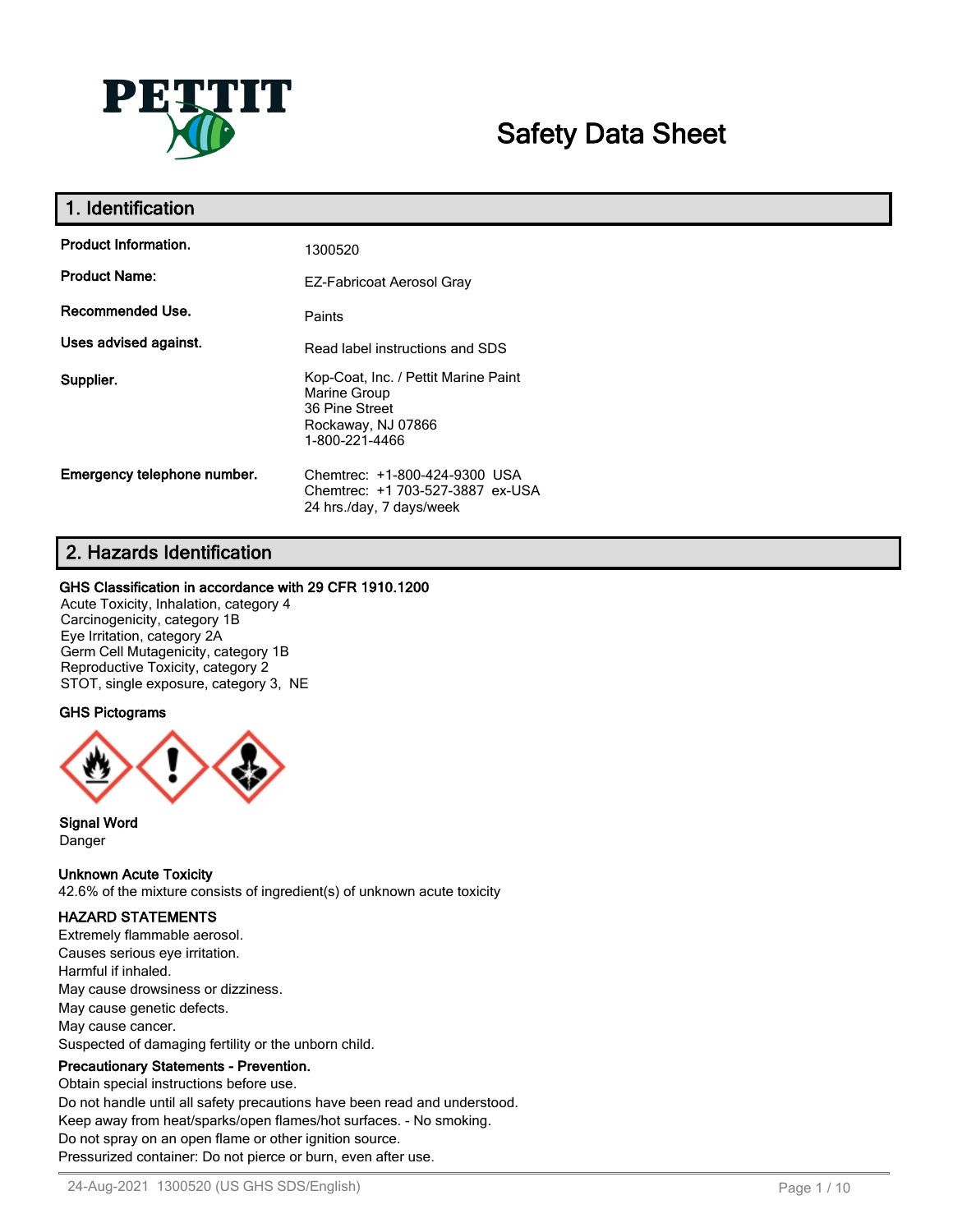Avoid breathing dust/fume/gas/mist/vapors/spray.

Wash face and hands and any exposed skin thoroughly after handling.

Use only outdoors or in a well-ventilated area.

Wear protective gloves/protective clothing/eye protection/face protection

#### **Precautionary Statements - Response.**

If inhaled: Remove person to fresh air and keep comfortable for breathing.

If in eyes: Rinse cautiously with water for several minutes. Remove contact lenses, if present and easy to do. Continue rinsing.

If exposed or concerned: Get medical advice/attention.

Call a poison center/doctor if you feel unwell.

If eye irritation persists: Get medical advice/attention.

#### **Precautionary Statements - Storage.**

Store in a well-ventilated place. Keep container tightly closed.

Store locked up.

Store at temperatures not exceeding 50 °C/122 °F. Protect from sunlight.

#### **Precautionary Statements - Disposal.**

Dispose of contents in accordance with local/regional/national/international regulations.

### **3. Composition/Information on Ingredients**

| <b>Chemical Name</b>                        | CAS-No.    | <u>Wt. %</u> |
|---------------------------------------------|------------|--------------|
| <b>ACETONE</b>                              | 67-64-1    | 25-50        |
| <b>Butanone</b>                             | 78-93-3    | $10 - 25$    |
| Propane                                     | 74-98-6    | $10 - 25$    |
| Methyl isobutyl ketone                      | 108-10-1   | $10 - 25$    |
| <b>Butane</b>                               | 106-97-8   | $2.5 - 10$   |
| <b>XYLENE</b>                               | 1330-20-7  | $1.0 - 2.5$  |
| <b>GLYCOL ETHER PNB</b>                     | 5131-66-8  | $1.0 - 2.5$  |
| Titanium dioxide                            | 13463-67-7 | $1.0 - 2.5$  |
| Amorphous Silica                            | 7631-86-9  | $0.1 - 1.0$  |
| Toluene                                     | 108-88-3   | $0.1 - 1.0$  |
| Solvent naphtha (petroleum), light aromatic | 64742-95-6 | $0.1 - 1.0$  |
| Ethyl Benzene                               | 100-41-4   | $0.1 - 1.0$  |

The exact percentage (concentration) of composition has been withheld as a trade secret.

### **4. First-aid Measures**

#### **Description of first-aid measures.**

#### **General advice.**

Move victim to a safe isolated area. When symptoms persist or in all cases of doubt seek medical advice. Call a poison control center or doctor for treatment advice.

#### **Inhalation.**

Move to fresh air. Apply artificial respiration if victim is not breathing. Call a poison control center or doctor for treatment advice.

#### **Skin contact.**

Wash off immediately with soap and plenty of water. Remove all contaminated clothes and shoes. Remove and wash contaminated clothing before re-use. Call a poison control center or doctor for treatment advice.

#### **Eye contact.**

Immediately flush with plenty of water. After initial flushing, remove any contact lenses and continue flushing for at least 15 minutes. Call a poison control center or doctor for treatment advice.

#### **Ingestion.**

Do not induce vomiting unless directed to do so by a physician or poison control center. Never give anything by mouth to an unconscious person. If swallowed, call a poison control center or doctor immediately.

#### **Symptoms.**

See Section 2 and Section 11, Toxicological effects for description of potential symptoms.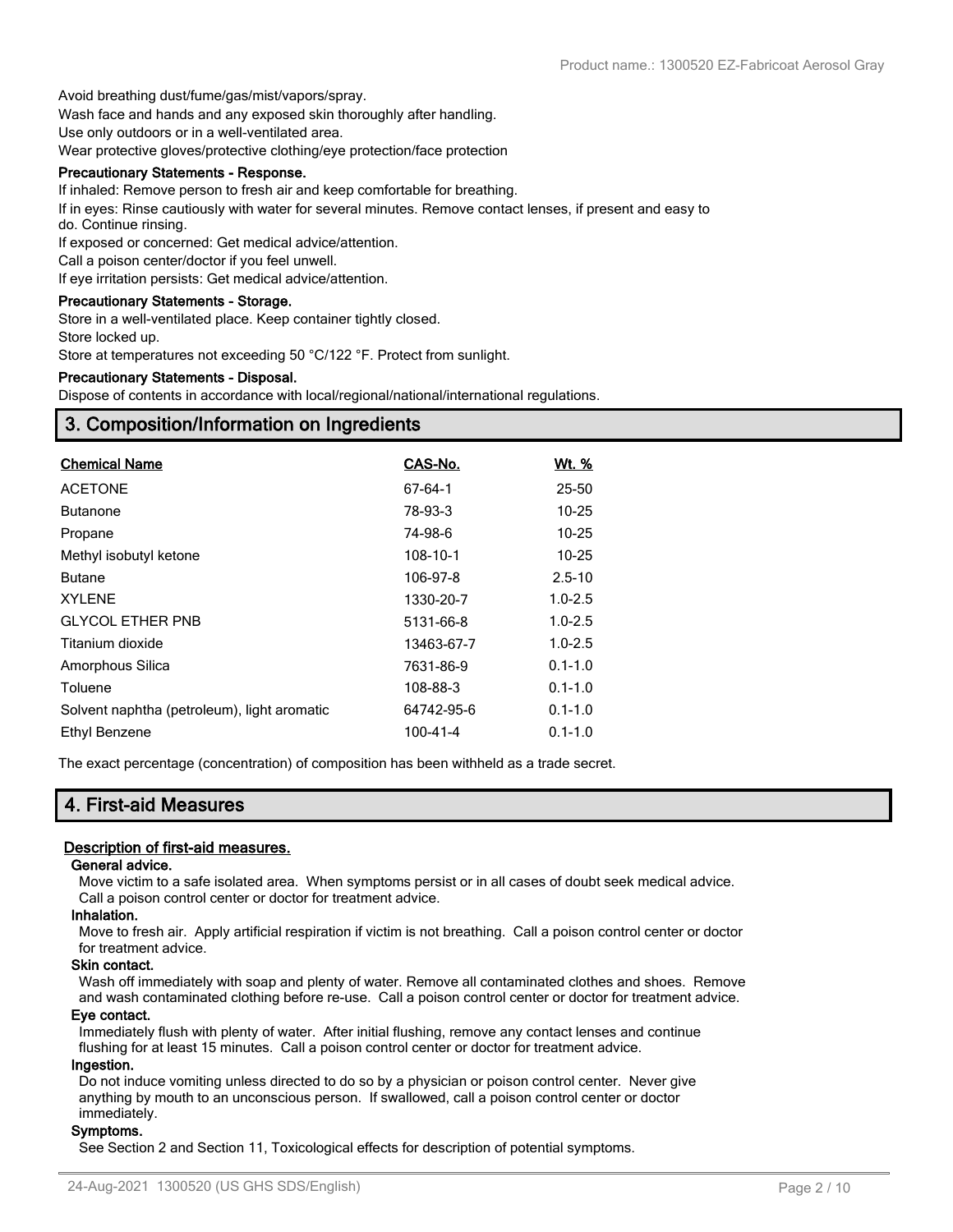#### **Notes to physician.**

Treat symptomatically.

### **5. Fire-fighting Measures**

#### **Extinguishing media.**

#### **Suitable extinguishing media.**

Use:. Dry powder. Alcohol-resistant foam. Carbon dioxide  $(CO<sub>2</sub>)$ . Water may be used to cool and prevent the rupture of containers that are exposed to the heat from a fire.

#### **Extinguishing media which shall not be used for safety reasons.**

Water may be unsuitable for extinguishing fires.

#### **Special hazards arising from the substance or mixture.**

Vapors may travel to areas away from work site before igniting/flashing back to vapor source. Thermal decomposition can lead to release of irritating and toxic gases and vapors. Most vapors are heavier than air. Vapors may spread along ground and collect in low or confined areas (sewers, basements, tanks). Vapors may travel to source of ignition and flash back. Air/vapor mixtures may explode when ignited. Containers may explode when heated.

#### **Advice for firefighters.**

Evacuate personnel to safe areas.As in any fire, wear self-contained breathing apparatus pressure-demand, MSHA/NIOSH (approved or equivalent) and full protective gear.

### **6. Accidental Release Measures**

#### **Personal precautions, protective equipment and emergency procedures. Personal precautions.**

Avoid contact with skin, eyes and clothing. Ensure adequate ventilation, especially in confined areas. All equipment used when handling the product must be grounded. Eliminate all ignition sources (no smoking, flares, sparks or flames in immediate area). Wear protective gloves/clothing and eye/face protection. Stop all work that requires a naked flame, stop all vehicles, stop all machines and equipment that may cause sparks or flames. Do not breathe vapors or spray mist. Avoid exceeding of the given occupational exposure limits (see section 8). Thoroughly decontaminate all protective equipment after use.

#### **Advice for emergency responders.**

Refer to protective measures listed in sections 7 and 8. Use personal protection recommended in Section 8.

#### **Environmental precautions.**

Prevent further leakage or spillage if safe to do so. Do not allow material to contaminate ground water system. Prevent entry into waterways, sewers, basements or confined areas. See Section 12 for additional Ecological information.

#### **Methods and materials for containment and cleaning up.**

#### **Methods for Containment.**

Absorb with earth, sand or other non-combustible material and transfer to containers for later disposal. Prevent further leakage or spillage if safe to do so. Pick up and transfer to properly labeled containers. Clean contaminated surface thoroughly. Ground and bond containers when transferring material. Take precautionary measures against static discharges. Use personal protective equipment. Remove all sources of ignition.

#### **Methods for cleaning up.**

Prevent further leakage or spillage if safe to do so. Keep away from open flames, hot surfaces and sources of ignition. Keep in suitable and closed containers for disposal. All equipment used when handling the product must be grounded. Keep combustibles (wood, paper, oil, etc) away from spilled material. Ventilate the area. Use personal protective equipment as required. Shut off ignition sources; including electrical equipment and flames. Clean contaminated objects and areas thoroughly while observing environmental regulations. Never return spills in original containers for re-use.

#### **Reference to other sections.**

See section 8 for more information.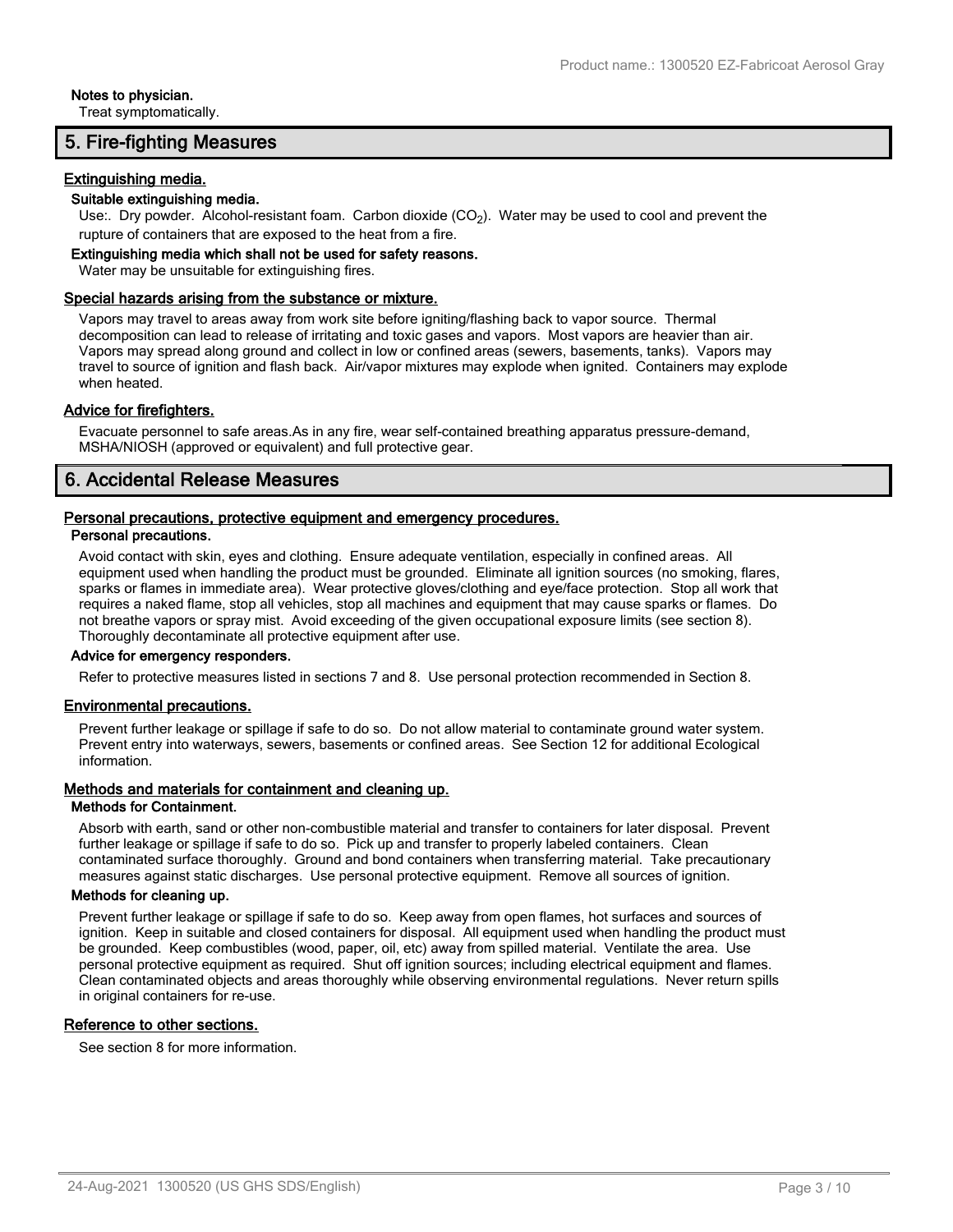### **7. Handling and Storage**

#### **Conditions for safe storage, including any incompatibilities.**

#### **Advice on safe handling.**

Avoid contact with skin, eyes and clothing. Handle in accordance with good industrial hygiene and safety practice. Keep away from open flames, hot surfaces and sources of ignition. Take precautionary measures against static discharges. Do not breathe vapors or spray mist. Do not puncture or incinerate cans. Use according to package label instructions. Do not pressurize, cut, weld, braze, solder, drill, grind, or expose container to heat, flame, sparks, static electricity, or other sources of ignition. Wash hands before breaks and immediately after handling the product. Ground and bond containers when transferring material. All equipment used when handling the product must be grounded.

#### **Hygiene measures.**

Handle in accordance with good industrial hygiene and safety practice for diagnostics. Do not eat, drink or smoke when using this product. Remove and wash contaminated clothing before re-use. Avoid contact with skin, eyes and clothing. Wash hands before breaks and immediately after handling the product.

#### **Storage Conditions.**

Keep container closed when not in use. Do not puncture or incinerate cans. Keep in properly labeled containers. Keep containers tightly closed in a dry, cool and well-ventilated place. Store in accordance with local regulations. Keep from freezing. Keep away from food, drink and animal feedingstuffs. Keep away from heat, hot surfaces, sparks, open flames and other ignition sources. No smoking.

### **8. Exposure Controls/Personal Protection**

| <b>Ingredients with Occupational Exposure Limits</b><br><b>Chemical Name</b>                                                 | <b>ACGIH TLV-TWA</b>                                                         | <b>ACGIH-TLV STEL</b>                                                               | <b>OSHA PEL-TWA</b>                                                                    | <b>OSHA PEL-CEILING</b>                              |
|------------------------------------------------------------------------------------------------------------------------------|------------------------------------------------------------------------------|-------------------------------------------------------------------------------------|----------------------------------------------------------------------------------------|------------------------------------------------------|
| <b>ACETONE</b><br><b>Butanone</b><br>Propane<br>Methyl isobutyl ketone<br><b>Butane</b><br><b>XYLENE</b><br>Titanium dioxide | $250$ ppm<br>$200$ ppm<br>N.E.<br>20 ppm<br>N.E.<br>$100$ ppm<br>10 mg/m $3$ | $500$ ppm<br>$300$ ppm<br>N.E.<br>75 ppm<br>$1000$ ppm<br>$150$ ppm<br>N.E.<br>N.E. | $1000$ ppm<br>$200$ ppm<br>$1000$ ppm<br>$100$ ppm<br>N.E.<br>$100$ ppm<br>15 mg/m $3$ | N.E.<br>N.E.<br>N.E.<br>N.E.<br>N.E.<br>N.E.<br>N.E. |
| Toluene<br>Ethyl Benzene                                                                                                     | 20 ppm<br>20 ppm                                                             | N.E.                                                                                | $200$ ppm<br>$100$ ppm                                                                 | $300$ ppm<br>N.E.                                    |

**TLV = Threshold Limit Value TWA = Time Weighted Average PEL = Permissible Exposure Limit STEL = Short-Term Exposure Limit N.E. = Not Established**

#### **Engineering Measures.**

Ensure adequate ventilation, especially in confined areas. Apply technical measures to comply with the occupational exposure limits.

#### **Personal protective equipment.**

#### **Eye/Face Protection.**

If splashes are likely to occur, wear:. Face-shield. Safety glasses with side-shields. Tightly fitting safety goggles.

#### **Skin and body protection.**

Use:. Long sleeved clothing. Protective shoes or boots. Solvent-resistant gloves. Solvent-resistant apron and boots. Wear impervious gloves and/or clothing if needed to prevent contact with the material. Gloves must be inspected prior to use. Please observe the instructions regarding permeability and breakthrough time which are provided by the supplier of the gloves. Also take into consideration the specific local conditions under which the product is used, such as the danger of cuts, abrasion. Remove and wash contaminated clothing before re-use.

#### **Respiratory protection.**

Do not inhale aerosol. In case of mist, spray or aerosol exposure wear suitable personal respiratory protection and protective suit. In case of inadequate ventilation wear respiratory protection. If exposure limits are exceeded or irritation is experienced, respiratory protection should be worn. Respiratory protection must be provided in accordance with current local regulations.

### **9. Physical and chemical properties.**

#### **Information on basic physical and chemical properties.**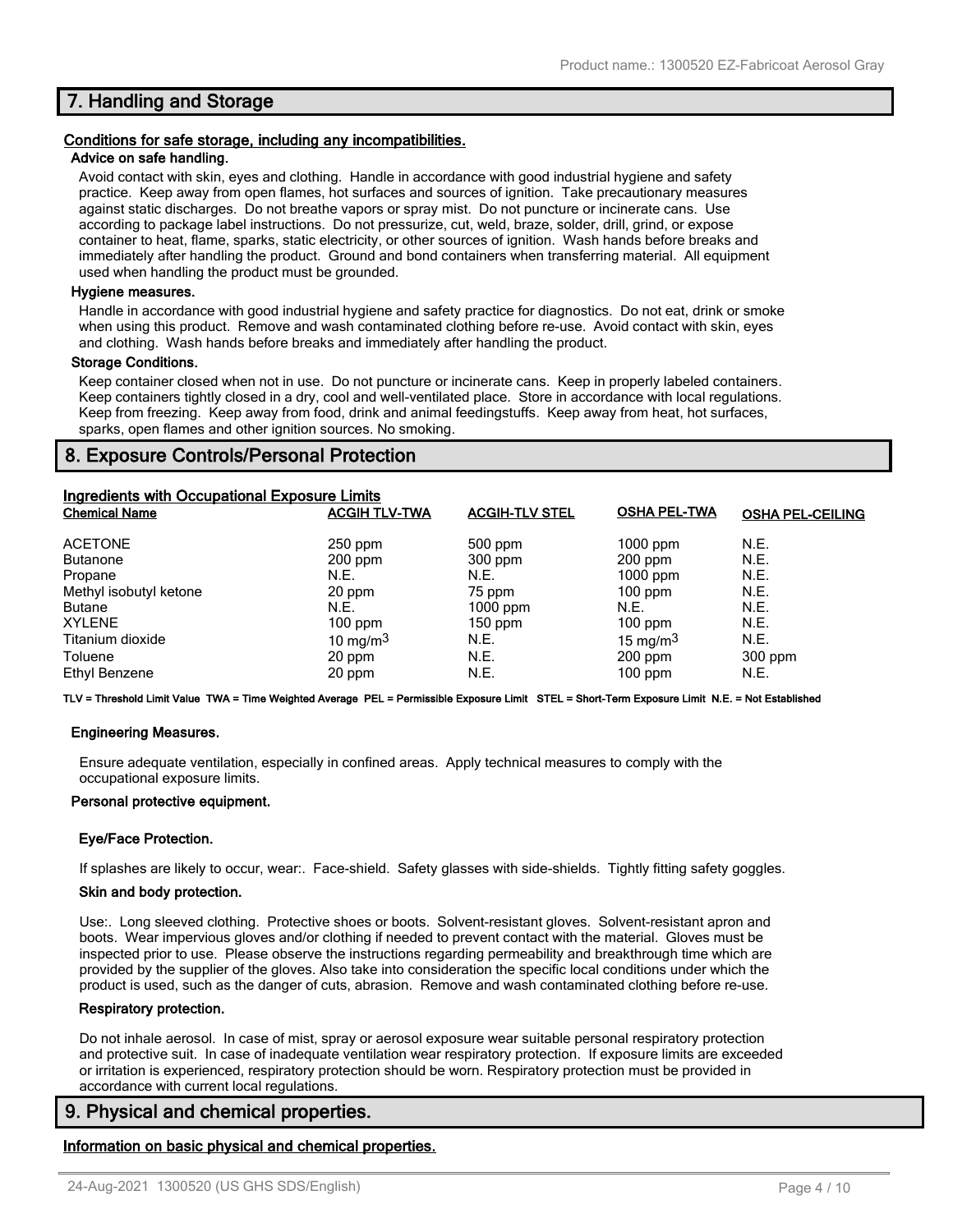| <b>Physical state</b>                     | Aerosol                   |
|-------------------------------------------|---------------------------|
| Appearance                                | No Information            |
| Color                                     | Gray                      |
| Odor                                      | No Information            |
| <b>Odor Threshold</b>                     | No Information            |
| рH                                        | No Information            |
| Melting/freezing point., °C (°F)          | No Information            |
| Flash Point., °C (°F)                     | $-20$ $(-4.00)$           |
| Boiling point/boiling range., °C (°F)     | 56 - 3,000 (132.8 - 5432) |
| <b>Evaporation rate</b>                   | No Information            |
| <b>Explosive properties.</b>              | No Information            |
| Vapor pressure.                           | No Information            |
| Vapor density.                            | No Information            |
| Specific Gravity. (g/cm <sup>3</sup> )    | 0.758                     |
| Water solubility.                         | No Information            |
| Partition coefficient.                    | No Information            |
| Autoignition temperature., °C             | No Information            |
| Decomposition Temperature °C.             | No Information            |
| Viscosity, kinematic.                     | No Information            |
| Other information.                        |                           |
| Volatile organic compounds (VOC) content. | 622 g/L                   |
| Density, Ib/gal                           | 6.311                     |

### **10. Stability and Reactivity**

#### **Reactivity.**

Stable under normal conditions.

#### **Chemical stability.**

Stable under recommended storage conditions.

#### **Possibility of hazardous reactions.**

None known based on information supplied.

#### **Conditions to Avoid.**

Heat (temperatures above flash point), sparks, ignition points, flames, static electricity. Keep away from heat and sources of ignition. Do not freeze.

#### **Incompatible Materials.**

None known based on information supplied.

#### **Hazardous Decomposition Products.**

Thermal decomposition can lead to release of irritating gases and vapours. Possible formation of carbon oxides, nitrogen oxides, and hazardous organic compounds.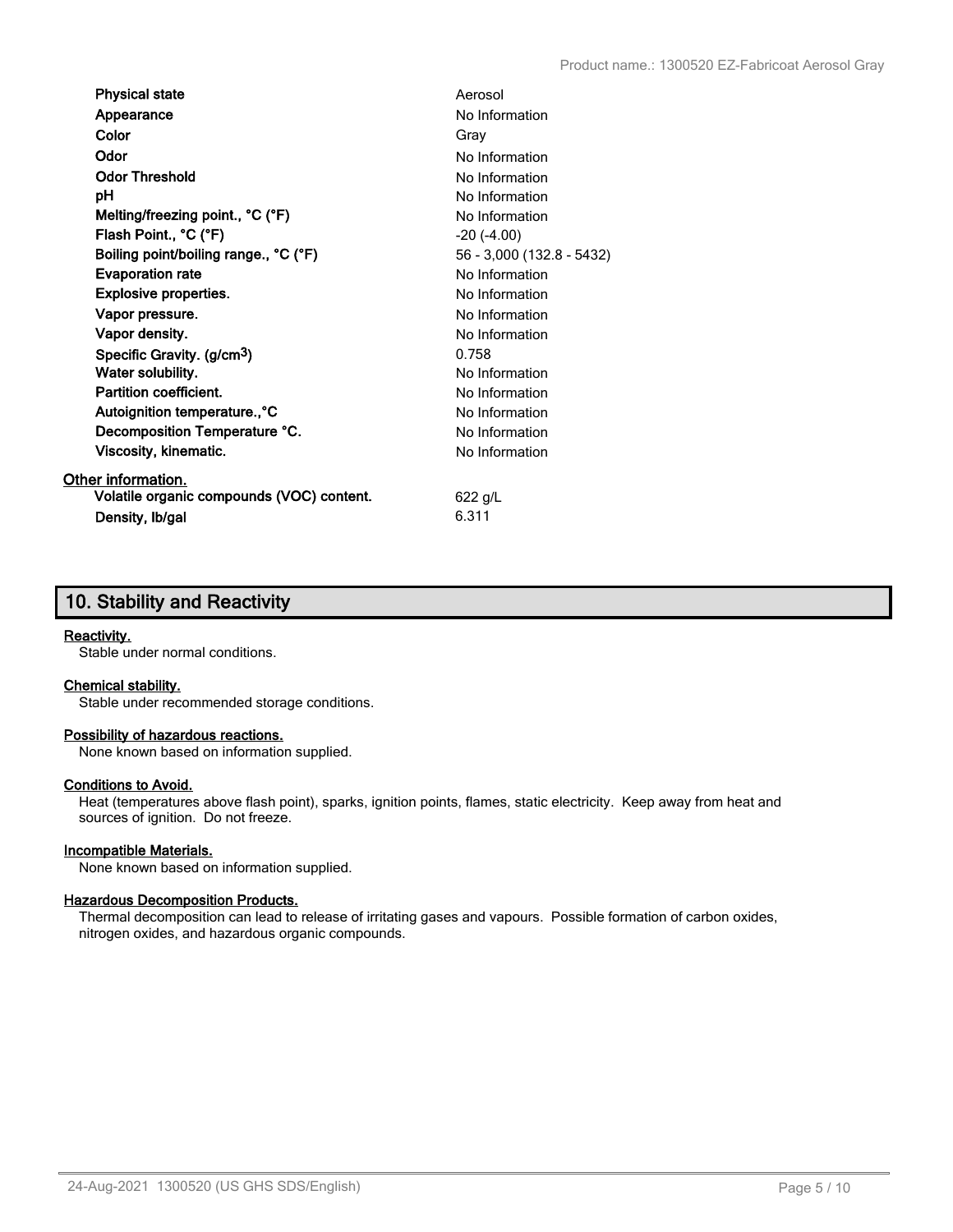### **11. Toxicological Information**

#### **Information on toxicological effects.**

#### **Acute toxicity.**

### **Product Information**

No Information

# **The following values are calculated based on chapter 3.1 of the GHS document.**

**ATEmix (dermal)** 3,055.0 mg/kg **ATEmix (inhalation - dust/mist)** 2.94 mg/l

**ATEmix (oral)** 5,763.9 mg/kg

#### **Component Information.**

| CAS-No.    | <b>Chemical Name</b>                        | LD50 Oral      | LD50 Dermal           | LC50 Inhalation                   |
|------------|---------------------------------------------|----------------|-----------------------|-----------------------------------|
| $67-64-1$  | <b>ACETONE</b>                              | 6006 mg/kg Rat | 2002 mg/kg Rat        | 50.1 mg/L Rat (Vapor)             |
| 78-93-3    | <b>Butanone</b>                             | 2483 mg/kg Rat | 5000 mg/kg<br>Rabbit  | 11700 ppm Rat (Gas/Mist)          |
| 74-98-6    | Propane                                     | N.I.           | N.I.                  | >800000 ppm Rat (Gas/Mist)        |
| 108-10-1   | Methyl isobutyl ketone                      | 2080           | 3000                  | $> 2000$ ppm (Rat) 4 h<br>(Vapor) |
| 106-97-8   | <b>Butane</b>                               | N.I.           | N.I.                  | 658 mg/L Rat (Vapor)              |
| 1330-20-7  | <b>XYLENE</b>                               | 3500 mg/kg Rat | >4350 mg/kg<br>Rabbit | 29.08 mg/L Rat (Vapor)            |
| 5131-66-8  | <b>GLYCOL ETHER PNB</b>                     | 1900 mg/kg Rat | >2000 mg/kg Rat N.I.  |                                   |
| 7631-86-9  | Amorphous Silica                            | 7900 mg/kg Rat | >5000 mg/kg<br>Rabbit | N.I.                              |
| 108-88-3   | Toluene                                     | 2600 mg/kg Rat | 12000 mg/kg<br>Rabbit | 12.5 mg/L Rat (Vapor)             |
| 64742-95-6 | Solvent naphtha (petroleum), light aromatic | 8400 mg/kg Rat | N.I.                  | N.I.                              |
| 100-41-4   | Ethyl Benzene                               | 3500 mg/kg Rat | 15400 mg/kg<br>Rabbit | NA (Dust)                         |

N.I. = No Information

#### **Skin corrosion/irritation.**

SKIN IRRITANT.

#### **Eye damage/irritation.**

No Information

#### **Respiratory or skin sensitization.**

No Information

### **Ingestion.**

May be harmful if swallowed.

#### **Germ cell mutagenicity.**

No Information

#### **Carcinogenicity.**

No Information

| <b>Chemical Name</b>   | <b>IARC</b>   | <b>NTP</b>               | <b>OSHA</b> |
|------------------------|---------------|--------------------------|-------------|
| Methyl isobutyl ketone | IARC Group 2B | $\overline{\phantom{a}}$ |             |
| XYI FNF                | IARC Group 3  | $\overline{\phantom{a}}$ |             |
| Titanium dioxide       | IARC Group 2B | $\overline{\phantom{a}}$ |             |
| Amorphous Silica       | IARC Group 3  | $\overline{\phantom{a}}$ |             |
| Toluene                | IARC Group 3  | $\overline{\phantom{a}}$ |             |
| Ethyl Benzene          | IARC Group 2B | $\overline{\phantom{a}}$ |             |
|                        |               |                          |             |

### **Reproductive toxicity.**

No Information

**Specific target organ systemic toxicity (single exposure).**

No Information

#### **Specific target organ systemic toxicity (repeated exposure).**

May cause damage to organs through prolonged or repeated exposure.

#### **Aspiration hazard.**

No Information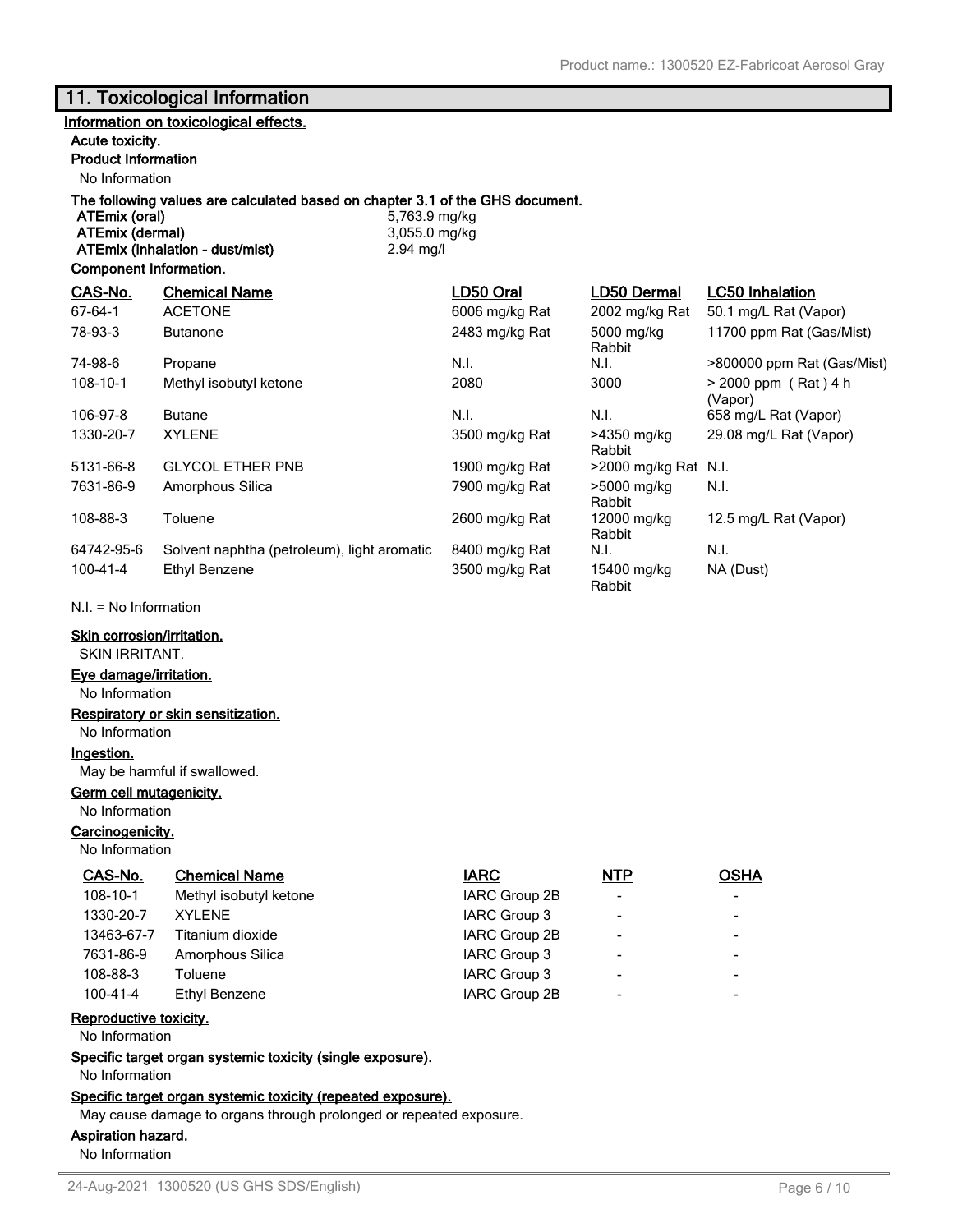### **Primary Route(s) of Entry**

Inhalation

## **12. Ecological Information**

### **Toxicity.**

22.37% of the mixture consists of ingredient(s) of unknown aquatic toxicity

### **Ecotoxicity effects.**

| <b>Chemical Name</b>                                         | <b>Toxicity to algae</b>                                                                                                                                                                                                                          | <b>Toxicity to fish</b>                                                                                                                                                                                                                                                                                                                                                                                                                                                                                 | Toxicity to daphnia and other<br>aquatic invertebrates                                                                   |
|--------------------------------------------------------------|---------------------------------------------------------------------------------------------------------------------------------------------------------------------------------------------------------------------------------------------------|---------------------------------------------------------------------------------------------------------------------------------------------------------------------------------------------------------------------------------------------------------------------------------------------------------------------------------------------------------------------------------------------------------------------------------------------------------------------------------------------------------|--------------------------------------------------------------------------------------------------------------------------|
| <b>ACETONE</b><br>$67 - 64 - 1$                              |                                                                                                                                                                                                                                                   | LC50 96 h Oncorhynchus mykiss<br>4.74 - 6.33 mL/L, LC50 96 h<br>Pimephales promelas 6210 -<br>8120 mg/L, LC50 96 h Lepomis<br>macrochirus 8300 mg/L                                                                                                                                                                                                                                                                                                                                                     | EC50 48 h Daphnia magna<br>10294 - 17704 mg/L, EC50 48 h<br>Daphnia magna 12600 - 12700<br>mg/L                          |
| <b>Butanone</b><br>78-93-3                                   |                                                                                                                                                                                                                                                   | LC50 96 h Pimephales promelas<br>3130 - 3320 mg/L                                                                                                                                                                                                                                                                                                                                                                                                                                                       | EC50 48 h Daphnia magna > 520<br>mg/L, EC50 48 h Daphnia magna<br>5091 mg/L, EC50 48 h Daphnia<br>magna 4025 - 6440 mg/L |
| Methyl isobutyl ketone<br>108-10-1                           | EC50 96 h Pseudokirchneriella<br>subcapitata 400 mg/L                                                                                                                                                                                             | LC50 96 h Pimephales promelas<br>496 - 514 mg/L                                                                                                                                                                                                                                                                                                                                                                                                                                                         | EC50 48 h Daphnia magna 170<br>mg/L                                                                                      |
| <b>XYLENE</b><br>1330-20-7                                   |                                                                                                                                                                                                                                                   | LC50 96 h Pimephales promelas<br>13.4 mg/L, LC50 96 h<br>Oncorhynchus mykiss 2.661 -<br>4.093 mg/L, LC50 96 h<br>Oncorhynchus mykiss 13.5 - 17.3<br>mg/L, LC50 96 h Lepomis<br>macrochirus 13.1 - 16.5 mg/L,<br>LC50 96 h Lepomis macrochirus<br>19 mg/L, LC50 96 h Lepomis<br>macrochirus 7.711 - 9.591 mg/L,<br>LC50 96 h Pimephales promelas<br>23.53 - 29.97 mg/L, LC50 96 h<br>Cyprinus carpio 780 mg/L, LC50<br>96 h Cyprinus carpio >780 mg/L,<br>LC50 96 h Poecilia reticulata<br>$30.26 - 40.$ | EC50 48 h water flea 3.82 mg/L,<br>LC50 48 h Gammarus lacustris<br>$0.6$ mg/L                                            |
| Amorphous Silica<br>7631-86-9                                | EC50 72 h Pseudokirchneriella<br>subcapitata 440 mg/L                                                                                                                                                                                             | LC50 96 h Brachydanio rerio<br>5000 mg/L                                                                                                                                                                                                                                                                                                                                                                                                                                                                | EC50 48 h Ceriodaphnia dubia<br>7600 mg/L                                                                                |
| Toluene<br>108-88-3                                          | EC50 96 h Pseudokirchneriella<br>subcapitata >433 mg/L, EC50 72<br>h Pseudokirchneriella<br>subcapitata 12.5 mg/L                                                                                                                                 | LC50 96 h Pimephales promelas<br>15.22 - 19.05 mg/L, LC50 96 h<br>Pimephales promelas 12.6 mg/L,<br>LC50 96 h Oncorhynchus mykiss<br>5.89 - 7.81 mg/L, LC50 96 h<br>Oncorhynchus mykiss 14.1 -<br>17.16 mg/L, LC50 96 h<br>Oncorhynchus mykiss 5.8 mg/L,<br>LC50 96 h Lepomis macrochirus<br>11.0 - 15.0 mg/L, LC50 96 h<br>Oryzias latipes 54 mg/L, LC50 96<br>h Poecilia reticulata 28.2 mg/L,<br>LC50 96 h Poecilia reticulata<br>50.87 - 70.34 mg/L                                                 | EC50 48 h Daphnia magna 5.46 -<br>9.83 mg/L, EC50 48 h Daphnia<br>magna 11.5 mg/L                                        |
| Solvent naphtha (petroleum),<br>light aromatic<br>64742-95-6 |                                                                                                                                                                                                                                                   | LC50 96 h Oncorhynchus mykiss<br>$9.22$ mg/L                                                                                                                                                                                                                                                                                                                                                                                                                                                            | EC50 48 h Daphnia magna 6.14<br>mg/L                                                                                     |
| <b>Ethyl Benzene</b><br>$100 - 41 - 4$                       | EC50 72 h Pseudokirchneriella<br>subcapitata 4.6 mg/L, EC50 96 h<br>Pseudokirchneriella subcapitata<br>>438 mg/L, EC50 72 h<br>Pseudokirchneriella subcapitata<br>2.6 - 11.3 mg/L, EC50 96 h<br>Pseudokirchneriella subcapitata<br>1.7 - 7.6 mg/L | LC50 96 h Oncorhynchus mykiss<br>11.0 - 18.0 mg/L, LC50 96 h<br>Oncorhynchus mykiss 4.2 mg/L,<br>LC50 96 h Pimephales promelas<br>7.55 - 11 mg/L, LC50 96 h<br>Lepomis macrochirus 32 mg/L,<br>LC50 96 h Pimephales promelas<br>9.1 - 15.6 mg/L, LC50 96 h<br>Poecilia reticulata 9.6 mg/L                                                                                                                                                                                                              | EC50 48 h Daphnia magna 1.8 -<br>$2.4$ mg/L                                                                              |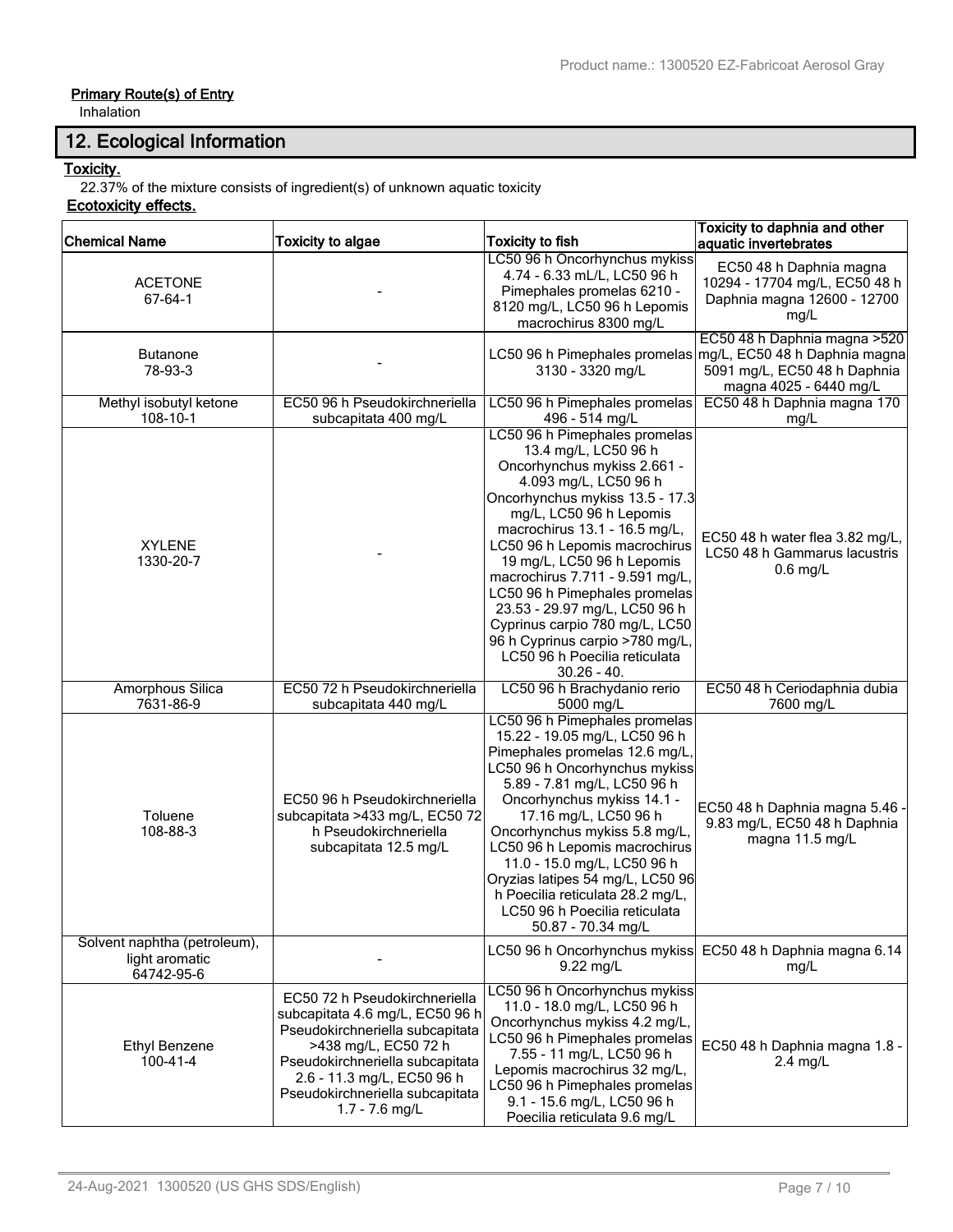### **Persistence and degradability.**

No data are available on the product itself.

#### **Bioaccumulative potential.**

Discharge into the environment must be avoided.

| CAS-No.           | <b>Chemical Name</b>   | log POW       |
|-------------------|------------------------|---------------|
| $67 - 64 - 1$     | <b>ACETONE</b>         | $-0.24$       |
| 78-93-3           | <b>Butanone</b>        | 0.3           |
| 74-98-6           | Propane                | 2.3           |
| 108-10-1          | Methyl isobutyl ketone | 1.19          |
| 106-97-8          | <b>Butane</b>          | 2.89          |
| 1330-20-7         | <b>XYLENE</b>          | $2.77 - 3.15$ |
| 108-88-3          | Toluene                | 2.7           |
| 100-41-4          | Ethyl Benzene          | 3.2           |
| Mobility in soil. |                        |               |

No information

#### **Other adverse effects.**

No information

### **13. Disposal Considerations**

#### **Waste Disposal Guidance.**

Disposal should be in accordance with applicable regional, national and local laws and regulations.

Empty containers should be taken to an approved waste handling site for recycling or disposal.

### **14. Transport Information**

### **DOT**

| <b>Shipping Name:</b><br><b>Hazard Class:</b><br>UN/NA Number:<br>Packing Group:<br><b>Additional Information:</b> | Aerosol<br>2.1<br>1950<br>II<br>LTD QTY: This product may be reclassified as "limited quantity" per 49 CFR 173.150 (b)(2) and 49<br>CFR 172 Special Provision 149. |
|--------------------------------------------------------------------------------------------------------------------|--------------------------------------------------------------------------------------------------------------------------------------------------------------------|
| IMDG                                                                                                               |                                                                                                                                                                    |
| <b>Proper Shipping Name:</b><br><b>Hazard Class:</b><br><b>UN Number:</b><br><b>Packing Group:</b>                 | Aerosol<br>2.1<br>1950<br>Ш                                                                                                                                        |
| <b>IATA</b>                                                                                                        |                                                                                                                                                                    |
| <b>Proper Shipping Name:</b>                                                                                       | UN1950, Aerosol                                                                                                                                                    |
| <b>Hazard Class:</b>                                                                                               | 2.1                                                                                                                                                                |
| Packing Group:                                                                                                     | Ш                                                                                                                                                                  |
| 15. Regulatory Information                                                                                         |                                                                                                                                                                    |

# **International Inventories:**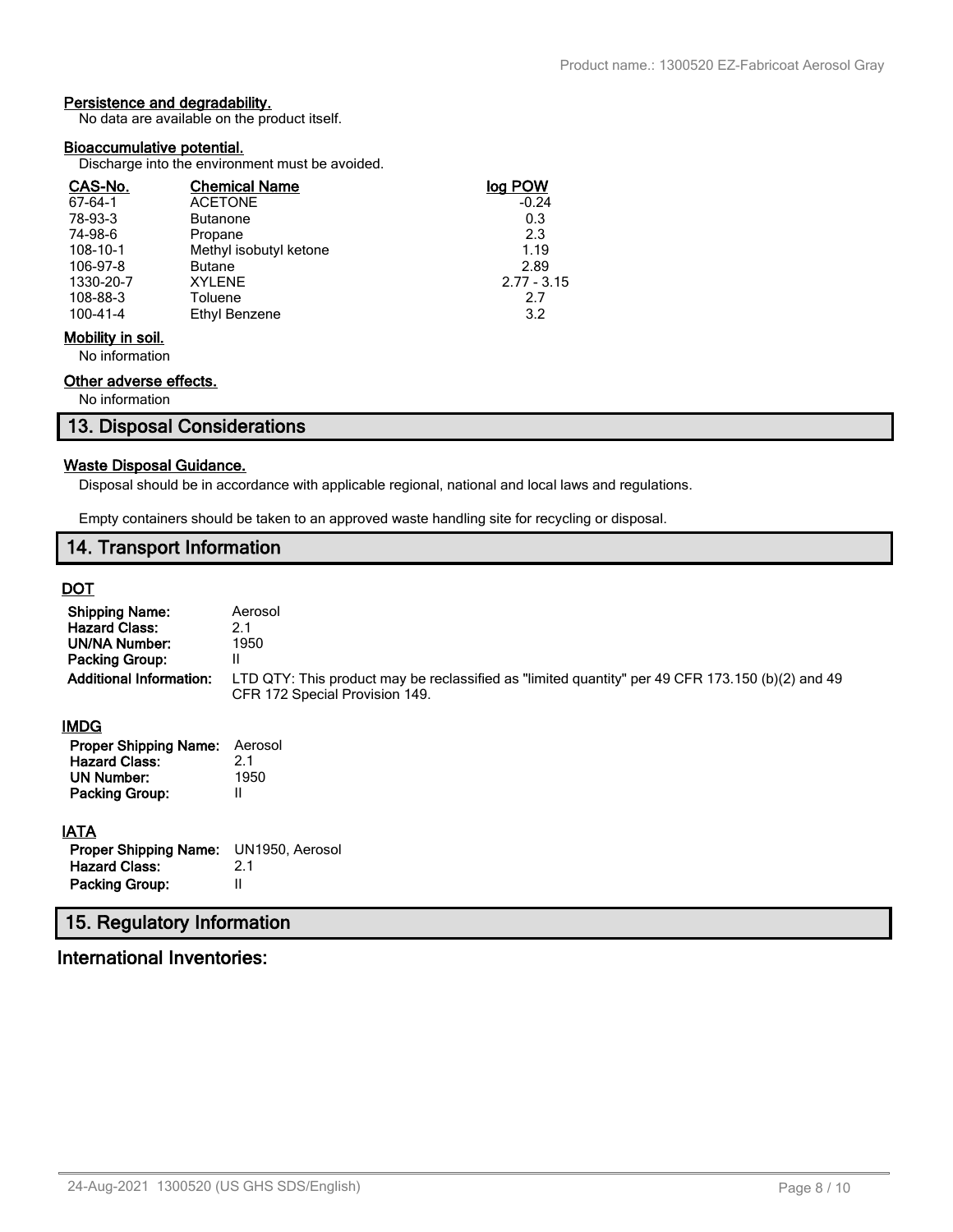| <b>TSCA</b>          | Complies                                                                                          |
|----------------------|---------------------------------------------------------------------------------------------------|
| <b>DSL</b>           |                                                                                                   |
| <b>DSL/NDSL</b>      |                                                                                                   |
| <b>EINECS/ELINCS</b> |                                                                                                   |
| <b>ENCS</b>          |                                                                                                   |
| <b>IECSC</b>         |                                                                                                   |
| <b>KECI</b>          |                                                                                                   |
| <b>PICCS</b>         |                                                                                                   |
| <b>AICS</b>          |                                                                                                   |
| <b>NZIoC</b>         |                                                                                                   |
| <b>TCSI</b>          |                                                                                                   |
| <b>TSCA</b>          | United States Toxic Substances Control Act Section 8(b) Inventory.                                |
| <b>DSL</b>           | Canadian Domestic Substances List.                                                                |
| <b>DSL/NDSL</b>      | Canadian Domestic Substances List/Canadian Non-Domestic Substances List                           |
| <b>EINECS/ELINCS</b> | European Inventory of Existing Chemical Substances/European List of Notified Chemical Substances. |
| <b>ENCS</b>          | Japan Existing and New Chemical Substances.                                                       |
| <b>IECSC</b>         | China Inventory of Existing Chemical Substances.                                                  |
| <b>KECL</b>          | Korean Existing and Evaluated Chemical Substances.                                                |
| <b>PICCS</b>         | Philippines Inventory of Chemicals and Chemical Substances.                                       |
| <b>AICS</b>          | Australian Inventory of Chemical Substances.                                                      |
| <b>NZIoC</b>         | New Zealand Inventory of Chemicals.                                                               |
| <b>TCSI</b>          | Taiwan Chemical Substance Inventory                                                               |

### **U.S. Federal Regulations:**

### **SARA SECTION 313:**

This product contains the following substances subject to the reporting requirements of Section 313 of Title III of the Superfund Amendment and Reauthorization Act of 1986 and 40 CFR part 372: .

| <b>Chemical Name</b>   | CAS-No.   | <b>Weight Percent</b> |
|------------------------|-----------|-----------------------|
| Methyl isobutyl ketone | 108-10-1  | 10-25                 |
| XYLENE                 | 1330-20-7 | $1.0 - 2.5$           |
| Ethyl Benzene          | 100-41-4  | $0.1 - 1.0$           |

### **TOXIC SUBSTANCES CONTROL ACT 12(b):**

This product does not contain any chemicals that are subject to the reporting requirements of TSCA 12(b).

### **CALIFORNIA PROPOSITION 65 CARCINOGENS**



Warning: The following ingredients present in the product are known to the state of California to cause Cancer:.

| <b>Chemical Name</b>      | CAS-No.       |
|---------------------------|---------------|
| Methyl isobutyl ketone    | 108-10-1      |
| Titanium dioxide          | 13463-67-7    |
| Ethyl Benzene             | 100-41-4      |
| Carbon black              | 1333-86-4     |
| Benzene, (1-methylethyl)- | $98 - 82 - 8$ |

### **CALIFORNIA PROPOSITION 65 REPRODUCTIVE TOXINS**

# WARNING

Warning: The following ingredients present in the product are known to the state of California to cause birth defects, or other reproductive hazards.

| Chemical Name          | <b>CAS-No.</b> |
|------------------------|----------------|
| Methyl isobutyl ketone | 108-10-1       |
| Toluene                | 108-88-3       |